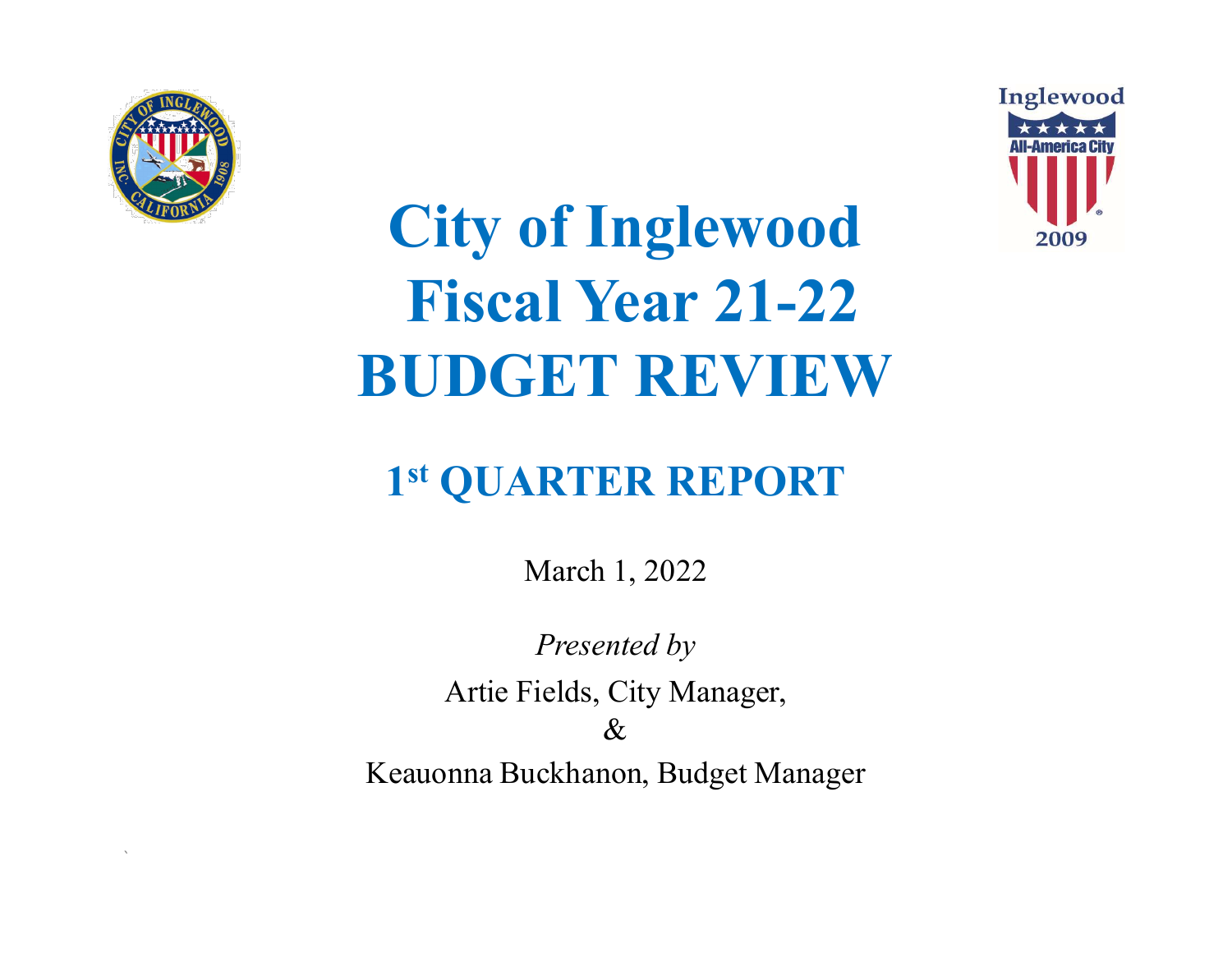

# Snapshot of Key Economic Indicators













**Property Taxes ID** *Increase 6.1% in net taxable value* 

Sales Taxes **Increase 31.9%** over same period prior year

**Building Permit Fees** Down 75.9% over same period prior year

Utility User Taxes Relatively flat over same period prior year

"Hotel" Tax  $(TOT)$  Increase 18.0% over same period prior year





City Expenditures  $Under Budget by 19.7\% (Through 1<sup>st</sup> Quarterly)$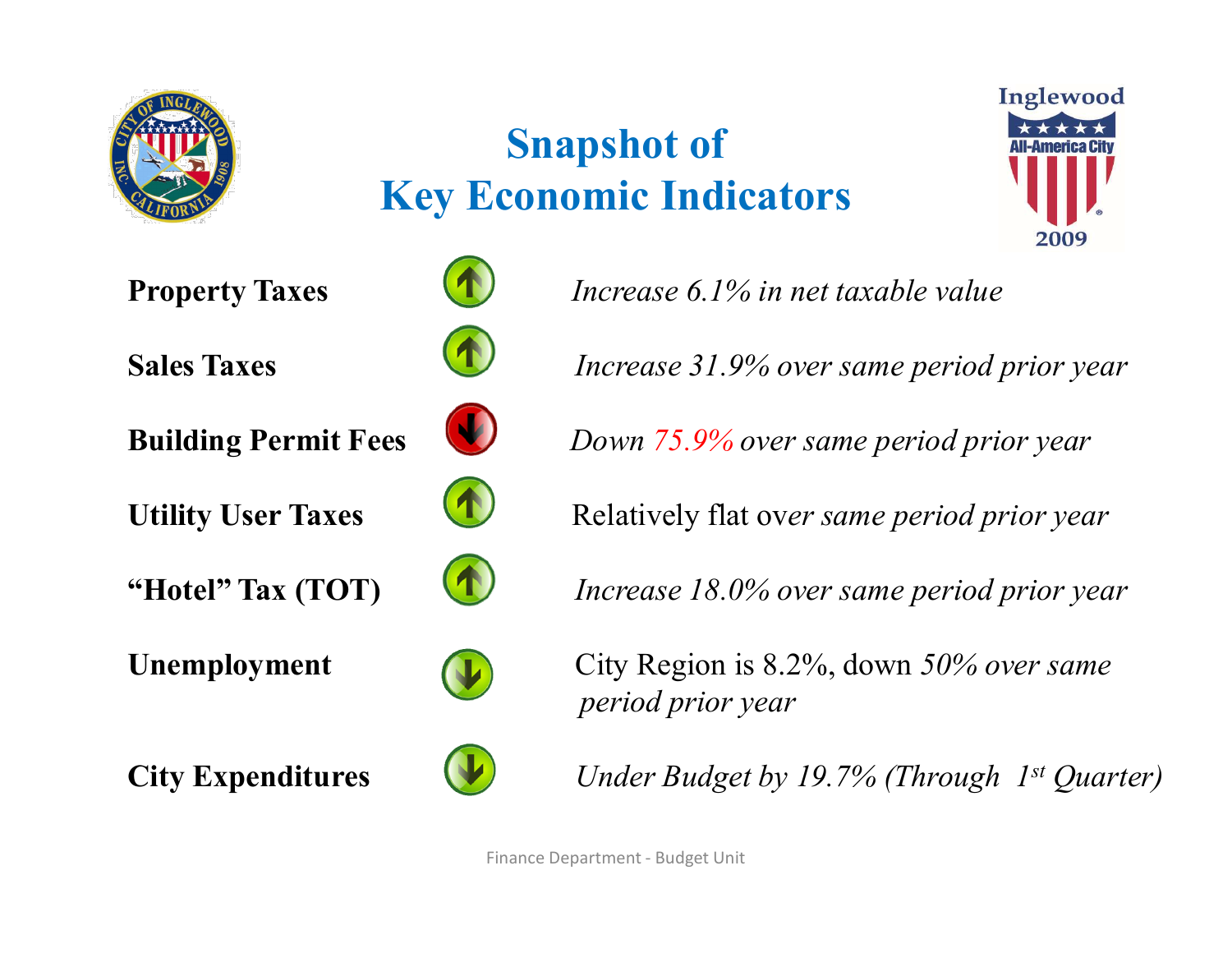

# FY2021-22 General Fund Budget



| FY2021-22<br><b>General Fund Budget</b>           |           | Inglewood             |
|---------------------------------------------------|-----------|-----------------------|
| <b>General Fund (GF)</b>                          |           | <b>\$</b> in Millions |
| <b>FY2021-22 Adopted Budget</b>                   |           |                       |
| Revenues                                          | \$152.5   | \$152,547,207         |
| Expenditures                                      | \$162.4   | \$162,372,221         |
| "Projected" Surplus/(Deficit)                     | $$ -9.8$  | \$ (9,825,014)        |
| <b>FY2021-22 Modified Budget (as of 12.31.21)</b> |           |                       |
| Revenues                                          | \$155.9   | \$155,888,204         |
| Expenditures                                      | \$166.3   | \$166,278,689         |
| "Projected" Surplus/(Deficit)                     | $$ -10.4$ | \$(10,390,485)        |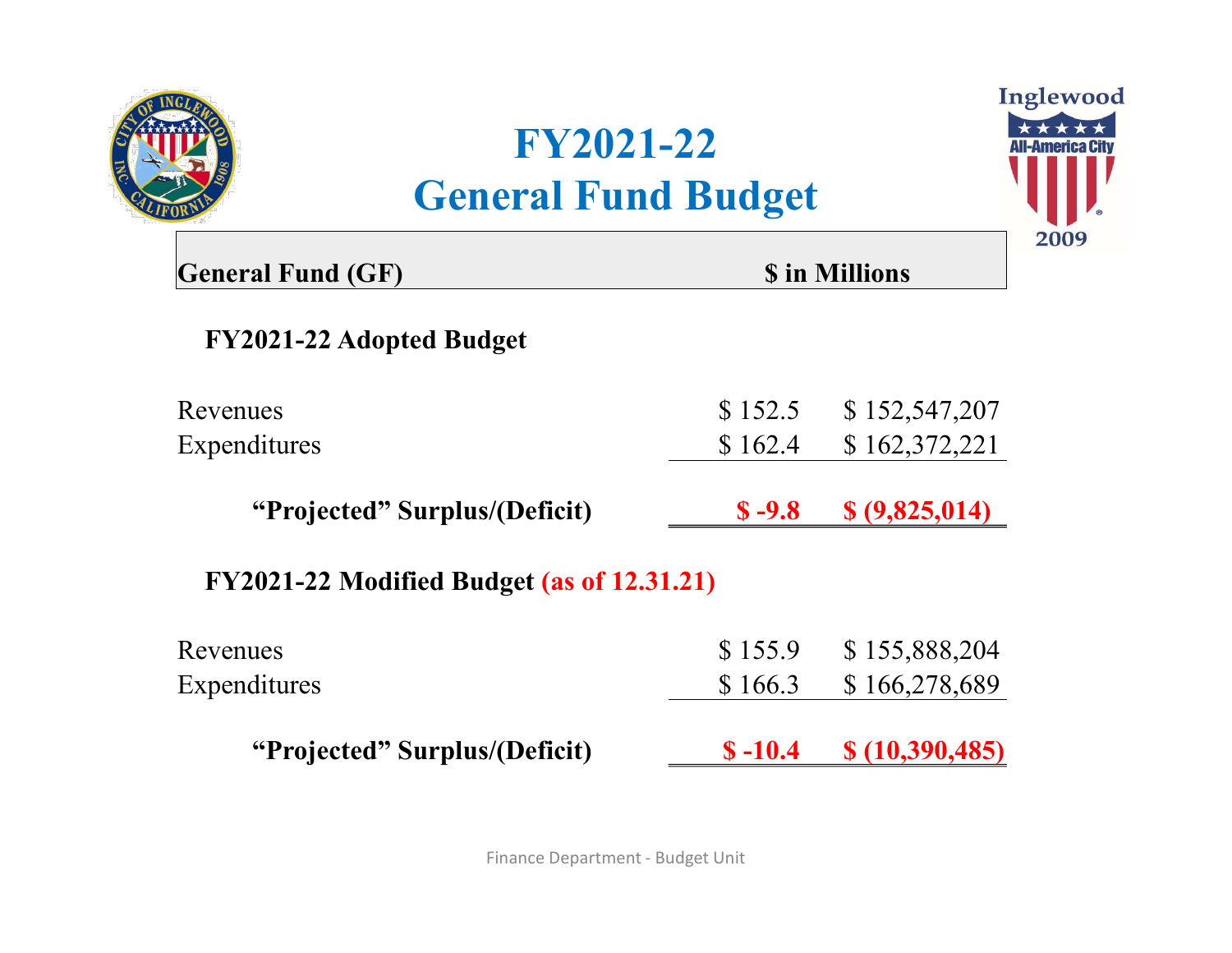

# 1 st Quarter General Fund Revenue Performance



#### Revenue Collected from October 1, 2021 through December 31, 2021

|                              | 1 <sup>st</sup> Quarter General Fund<br><b>Revenue Performance</b><br><b>Revenue Collected from October 1, 2021 through December 31, 2021</b><br>1ST QUARTER FY 2021-22 GENERAL FUND BUDGETED vs. ACTUAL REVENUE REPORT<br>(October 2021 through December 2021) |                                           | Inglewood<br><b>All-America Cit</b><br>2009 |                                           |  |  |
|------------------------------|-----------------------------------------------------------------------------------------------------------------------------------------------------------------------------------------------------------------------------------------------------------------|-------------------------------------------|---------------------------------------------|-------------------------------------------|--|--|
|                              | FY2021-22 Revenue                                                                                                                                                                                                                                               | <b>FY2021-22</b><br><b>Actual Revenue</b> | $%$ Received $\omega$                       | <b>FY2020-21</b><br><b>Actual Revenue</b> |  |  |
| <b>Revenue Category</b>      |                                                                                                                                                                                                                                                                 | <b>Budget</b> @ 1st Quarter End           |                                             | 1st Quarter End @ 1st Quarter End         |  |  |
| Utility Users Tax            | \$14,250,000                                                                                                                                                                                                                                                    | \$3,509,094                               | 24.6%                                       | \$3,445,467                               |  |  |
| Property Tax                 | 36,547,970                                                                                                                                                                                                                                                      | 8,339,629                                 | 22.8%                                       | 8,279,354                                 |  |  |
| Sales Tax                    | 19,778,467                                                                                                                                                                                                                                                      | 5,604,899                                 | 28.3%                                       | 4,250,005                                 |  |  |
| <b>State Collected Taxes</b> | 18,627,480                                                                                                                                                                                                                                                      |                                           | $0.0\%$                                     |                                           |  |  |
| Other Local Tax Revenue      | 41,486,844                                                                                                                                                                                                                                                      | 16,886,098                                | 40.7%                                       | 3,279,862                                 |  |  |
| Other Revenue                | 25, 197, 443                                                                                                                                                                                                                                                    | 4,548,630                                 | 18.1%                                       | 4,217,212                                 |  |  |
| <b>General Fund Total</b>    | \$155,888,204                                                                                                                                                                                                                                                   | \$38,888,351                              | 24.9%                                       | \$23,471,899                              |  |  |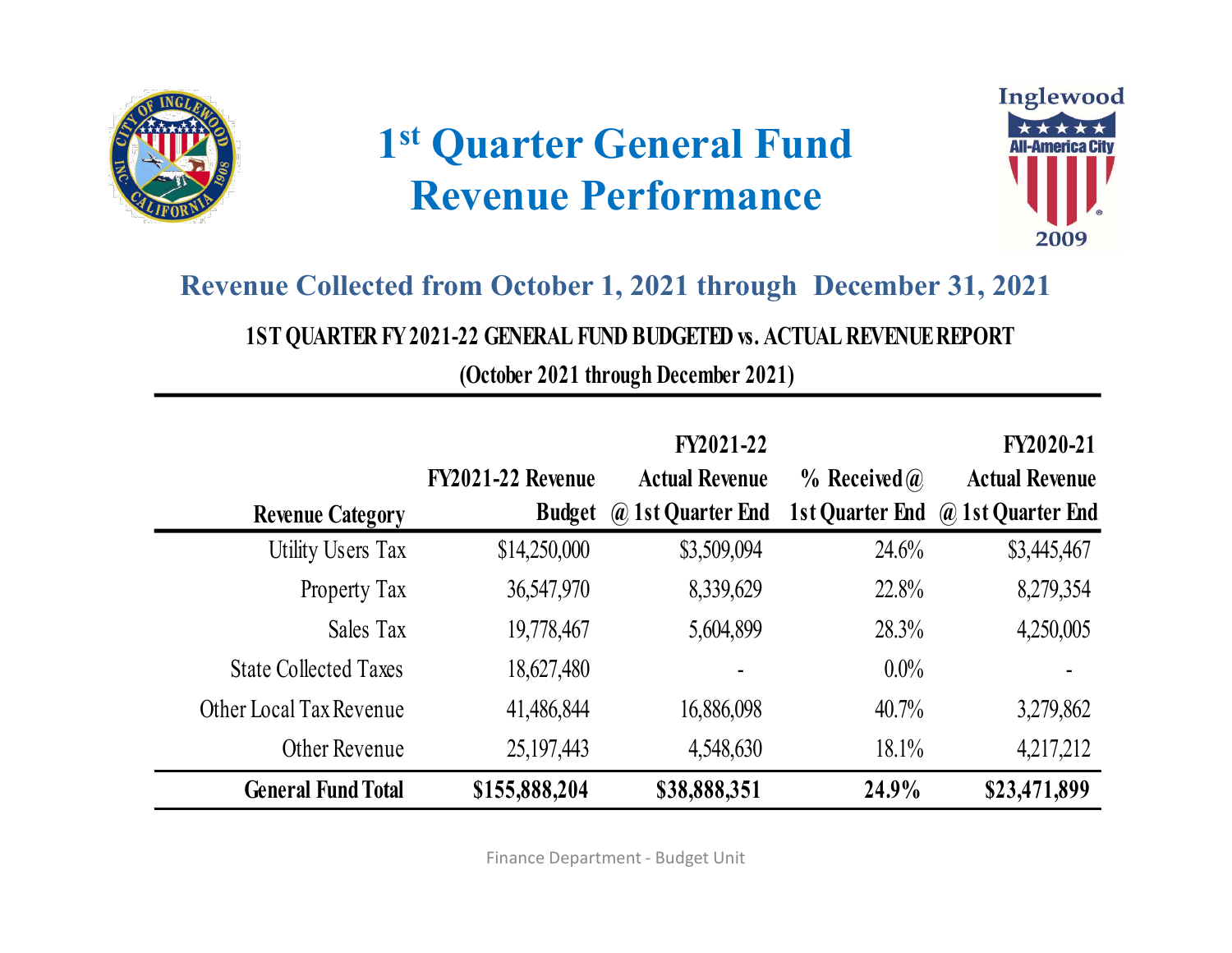

# 1 st Quarter General Fund Revenue Performance

Utility Users Taxes: \$63,627, or 1.8%

Sales Taxes: \$1,354,894, or 31.9%

Property Taxes: \$60,276, or 0.7%

Other Local Taxes: \$13.6M, or 414.8%

Other Revenue: \$331,418, or 7.9%

# Overall General Fund Revenues are up 65.7% Finance Department - Budget Unit











Inglewood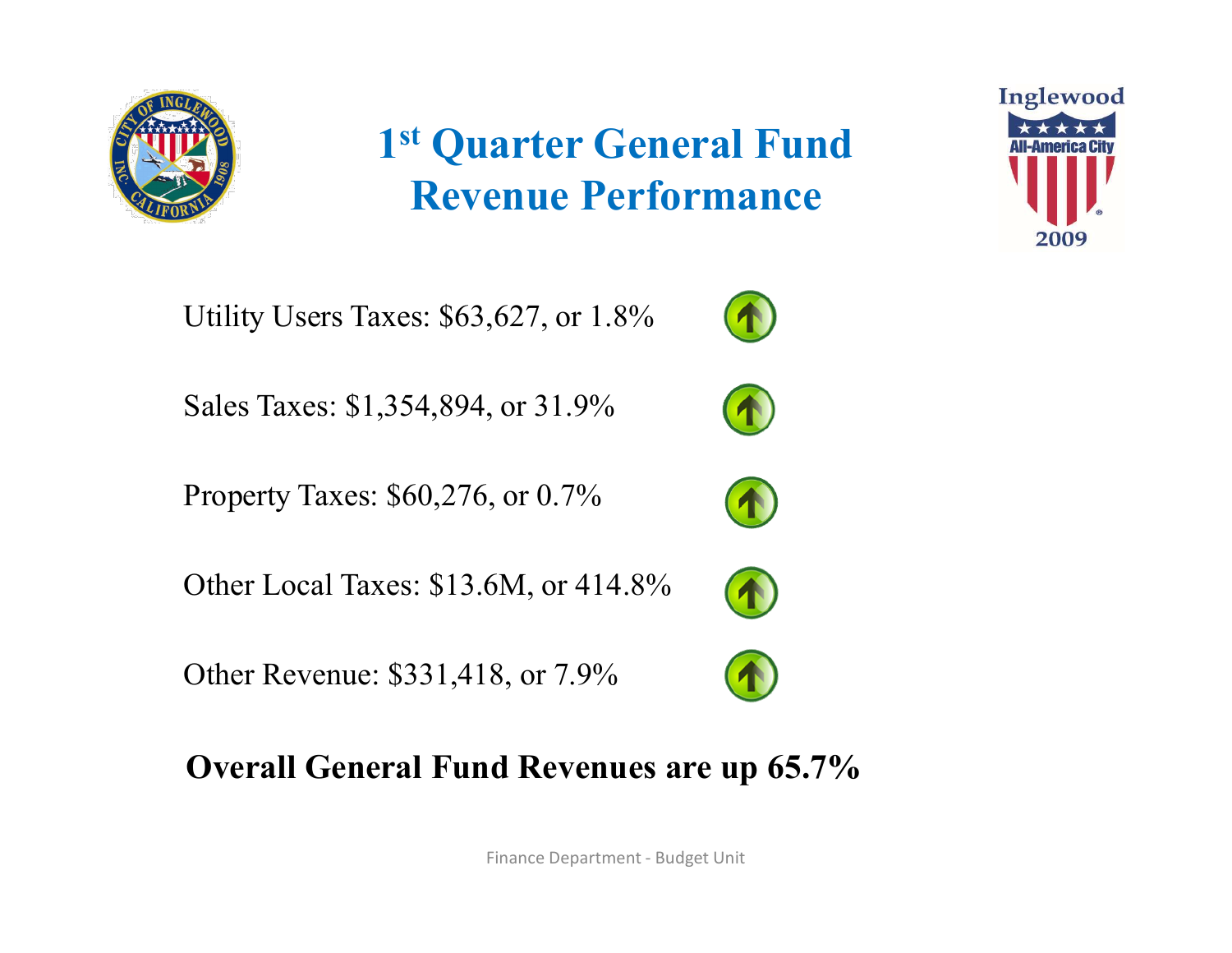

# 1 st Quarter General Fund Expenditure Performance



#### Expenditure from October 1, 2021 through December 31, 2021

### 1ST QUARTER FY 2021-22 GENERAL FUND BUDGETED vs. ACTUAL EXPENDITURE REPORT

| <b>Expenditure from October 1, 2021 through December 31, 2021</b><br>1ST QUARTER FY 2021-22 GENERAL FUND BUDGETED w. ACTUAL EXPENDITURE REPORT | 1 <sup>st</sup> Quarter General Fund<br><b>Expenditure Performance</b> | (October 2021 through December 2021)                            |                  | Inglewood<br><b>All-America City</b><br>2009                             |
|------------------------------------------------------------------------------------------------------------------------------------------------|------------------------------------------------------------------------|-----------------------------------------------------------------|------------------|--------------------------------------------------------------------------|
| <b>Expenditure Category</b>                                                                                                                    | FY2021-22 Expense                                                      | FY2021-22<br><b>Actual Expenses</b><br>Budget @ 1st Quarter End | $%$ Expended $@$ | FY2020-21<br><b>Actual Expenses</b><br>1st Quarter End @ 1st Quarter End |
| Police and Fire                                                                                                                                | \$94,849,460                                                           | \$22,464,084                                                    | 23.7%            | \$19,113,429                                                             |
| General Government                                                                                                                             | 19,697,558                                                             | 4,678,852                                                       | 23.8%            | 5,313,914                                                                |
| Parks, Rec/Library Svcs.                                                                                                                       | 14,592,166                                                             | 2,802,370                                                       | 19.2%            | 2,196,989                                                                |
| Community Dev./Housing<br>Protection                                                                                                           | 10,243,696                                                             | 1,951,630                                                       | 19.1%            | 1,358,402                                                                |
| Public Works                                                                                                                                   | 15,908,767                                                             | 1,928,671                                                       | 12.1%            | 1,557,146                                                                |
| <b>Financing Costs</b>                                                                                                                         | 2,525,996                                                              |                                                                 | $0.0\%$          |                                                                          |
| Capital Improvement Projects                                                                                                                   | 8,461,046                                                              | (459,571)                                                       | $-5.4\%$         | 492,680                                                                  |
| <b>General Fund Total</b>                                                                                                                      | \$166,278,689                                                          | \$33,366,035                                                    | $20.1\%$         | \$30,032,561                                                             |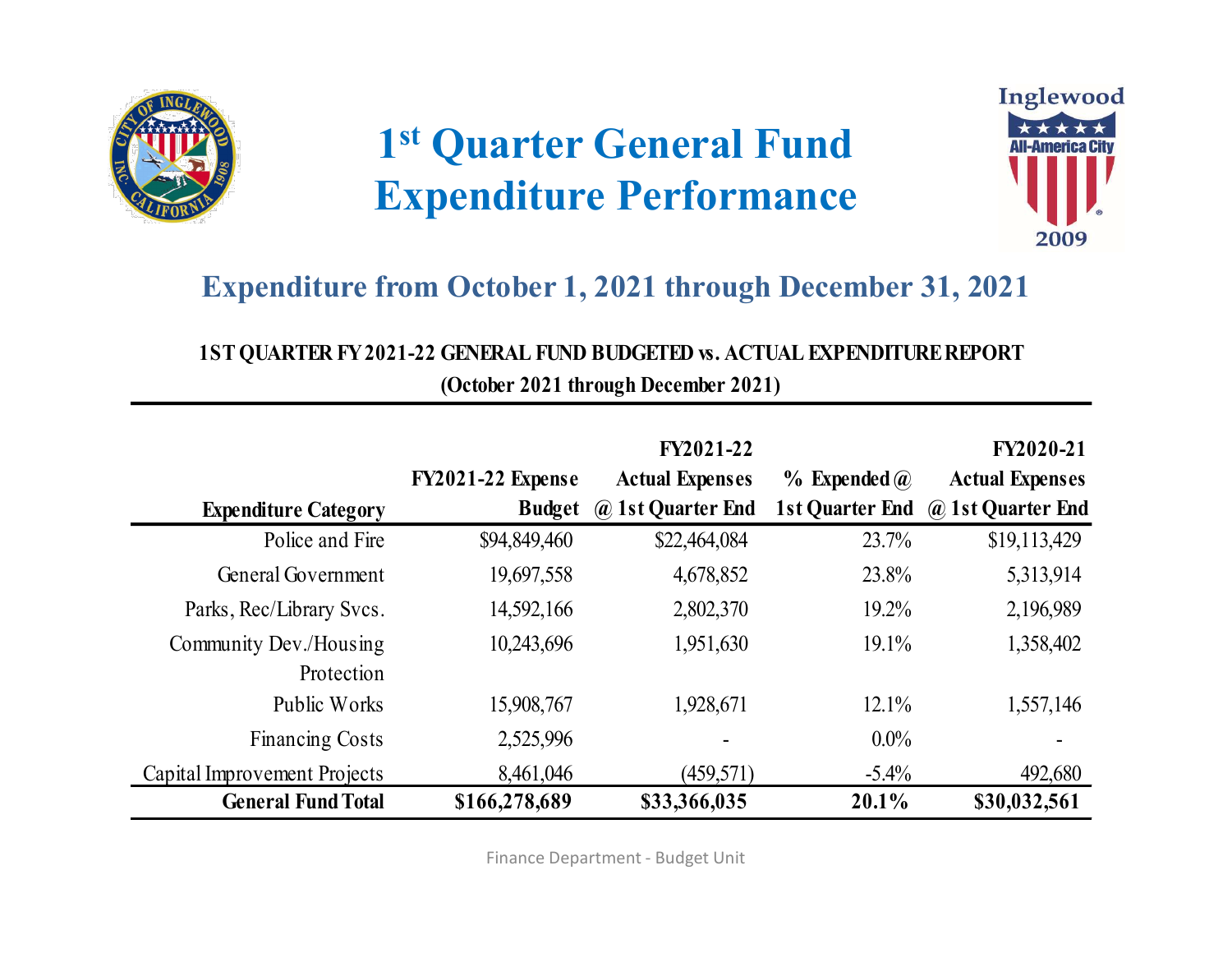

# 1<sup>st</sup> Quarter General Fund Manufacture Expenditure Performance



|                                                            | 1 <sup>st</sup> Quarter General Fund<br><b>Expenditure Performance</b>     | In |
|------------------------------------------------------------|----------------------------------------------------------------------------|----|
| Police and Fire Services:<br>- Police:<br>- Fire Services: | \$3.4M or $17.5\%$ , more<br>\$3.0M or 22.4%, more<br>\$363k or 6.3%, more |    |

Housing Protection: \$232,618 or 67%, more

Rec, Parks & Comm./Library SVCS: \$605,381, or 27.6%, more ,618 or 67%, more<br>rary SVCS: \$605,381, or 27.6%, more<br>or 23.9%, more<br>nal): \$259,577, or 6.9%, more<br>**xpenditures are up 11.1%** 

Public Works: \$371,524, or 23.9%, more

General Gov't (Operational): \$259,577, or 6.9%, more

Overall General Fund Expenditures are up 11.1%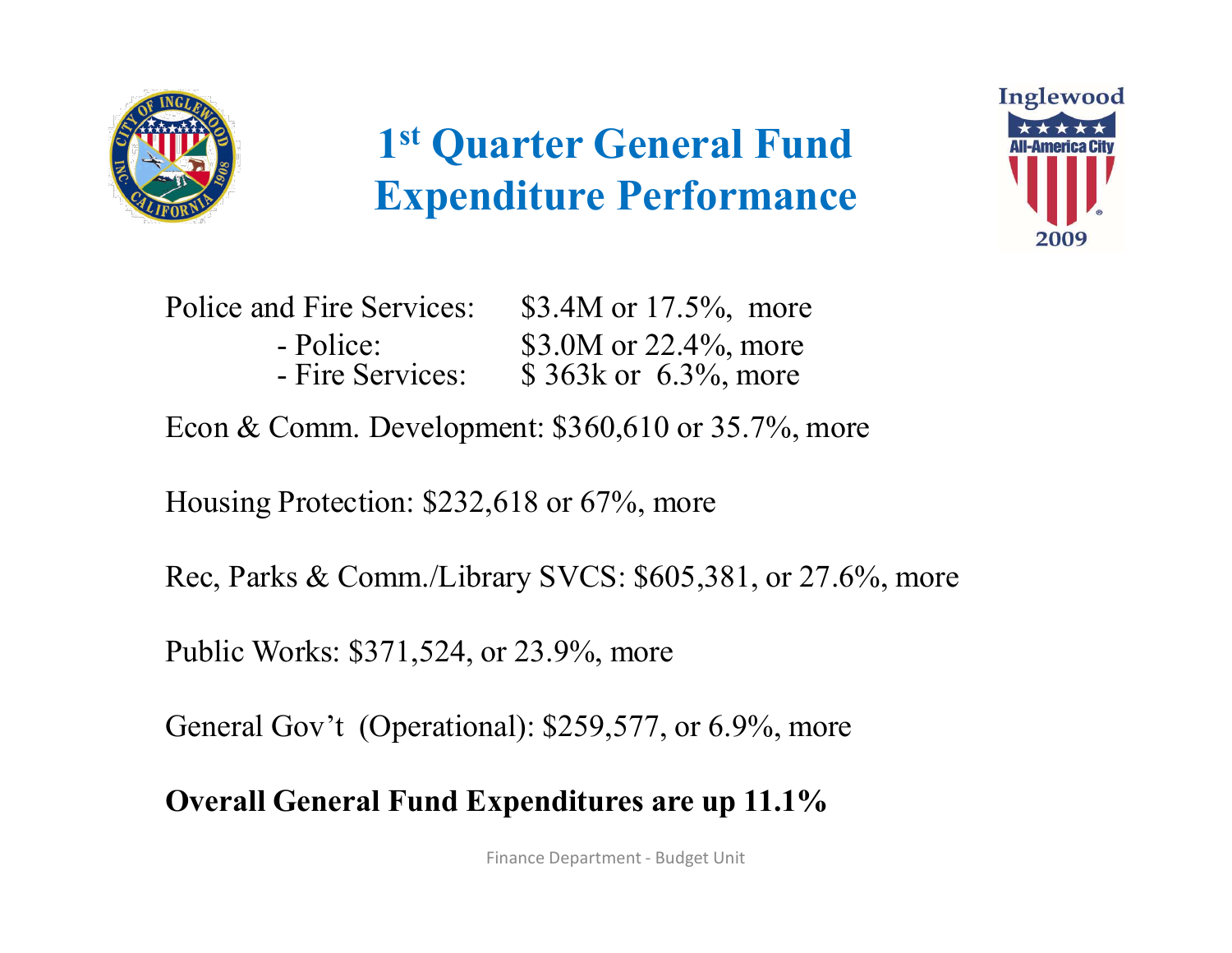

## 1 st Quarter Special Funds Performance

#### Special Fund Activity from October 1, 2021 through December 31, 2021



#### 1st Qtr FY 2021-22 SPECIAL FUND BUDGETED vs. ACTUAL REVENUE REPORT

|                              |                           | 1st Quarter Special Funds                                                                                           | <b>Performance</b><br><b>Special Fund Activity</b>             |                                     | Inglewood<br><b>All-America City</b>                                    |
|------------------------------|---------------------------|---------------------------------------------------------------------------------------------------------------------|----------------------------------------------------------------|-------------------------------------|-------------------------------------------------------------------------|
|                              |                           | from October 1, 2021 through December 31, 2021<br>1st Qtr FY 2021-22 SPECIAL FUND BUDGETED w. ACTUAL REVENUE REPORT | (October 2021 through December 2021)                           |                                     | 2009                                                                    |
| <b>Special Fund Category</b> |                           | FY2021-22 Revenue                                                                                                   | FY2021-22<br><b>Actual Revenue</b><br>Budget @ 1st Quarter End | $%$ Received $(a)$                  | FY2020-21<br><b>Actual Revenue</b><br>1st Quarter End @ 1st Quarter End |
|                              | Special Revenue           | \$123,332,825                                                                                                       | \$11,551,239                                                   | 9.4%                                | \$12,411,458                                                            |
|                              | Internal Service          |                                                                                                                     |                                                                | $0.0\%$                             |                                                                         |
|                              | Proprietary               | 48, 493, 740                                                                                                        | 10,463,783                                                     | 21.6%                               | 10,501,704                                                              |
|                              | Debt Service              | 9,481,328                                                                                                           | 6,949,812                                                      | 73.3%                               | 6,942,573                                                               |
|                              | <b>Special Fund Total</b> | \$181,307,893                                                                                                       | \$28,964,834                                                   | 16.0%                               | \$29,855,736                                                            |
|                              |                           | 1st Qtr FY2021-22 SPECIAL FUND BUDGETED vs. ACTUAL EXPENDITURE REPORT                                               | (October 2021 through December 2021)                           |                                     |                                                                         |
| <b>Special Fund Category</b> |                           | FY2021-22 Expense<br>Budget                                                                                         | FY2021-22<br><b>Actual Expenses</b><br>@ 1st Quarter End       | $%$ Expended $@$<br>1st Quarter End | FY2020-21<br><b>Actual Expenses</b><br>@ 1st Quarter End                |
|                              | Special Revenue           | \$132,052,939                                                                                                       | \$13,992,372                                                   | 10.6%                               | \$12,542,984                                                            |
|                              | Internal Service          | 125,618                                                                                                             | (131, 287)                                                     | $-104.5%$                           | (281, 872)                                                              |
|                              | Proprietary               | 47,364,495                                                                                                          | 5,566,089                                                      | 11.8%                               | 7,606,957                                                               |
|                              | Debt Service              | 9,481,328                                                                                                           |                                                                | $0.0\%$                             |                                                                         |
|                              | <b>Special Fund Total</b> | \$189,024,380                                                                                                       | \$19,427,173                                                   | 10.3%                               | \$19,868,070                                                            |

#### \*Internal Services Special Fund Category is used for internal financial purposes only.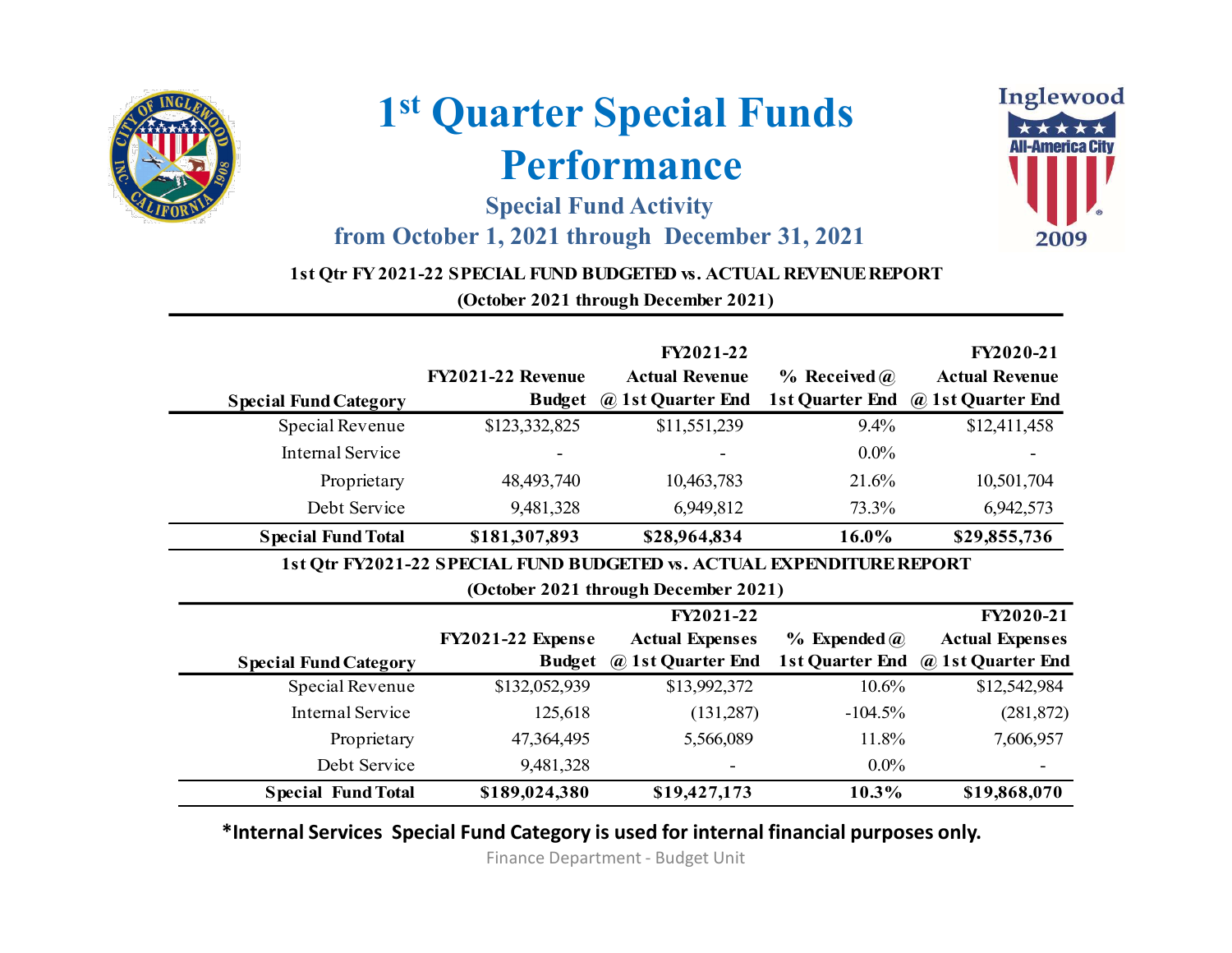

# 1<sup>st</sup> Quarter Capital Improvement Project Financial Summary 1st Quarter Capital Improvement<br>
Project Financial Summary<br>
Current Appropriations \$87.2M<br>
CIP Expenditures as % of Appropriations 3.9% 1st Quarter Capital Improvement<br>
Project Financial Summary<br>
Current Appropriations \$87.2M<br>
CIP Expenditures as % of Appropriations 3.9% 1st Quarter Capital Improvement<br>
Project Financial Summary<br>
Current Appropriations \$87.2M<br>
CIP Expenditures as % of Appropriations 3.9%<br>
CIP Encumbrances \$34.6M 1st Quarter Capital Improvement<br>
Project Financial Summary<br>
Current Appropriations \$87.2M<br>
CIP Expenditures as % of Appropriations 3.9%<br>
CIP Encumbrances as % of Appropriations 39.6%<br>
Encumbrances as % of Appropriations 39 **Project Financial Summary**<br>
Current Appropriations \$87.2M<br>
CIP Expenditures as % of Appropriations 3.9%<br>
CIP Encumbrances \$34.6M<br>
Encumbrances as % of Appropriations 39.6%



| <b>Current Appropriations</b> | \$87.2M |
|-------------------------------|---------|
| <b>CIP Expenditures</b>       | \$3.4M  |

| <b>Expenditures as % of Appropriations</b> | 3.9% |
|--------------------------------------------|------|
|--------------------------------------------|------|

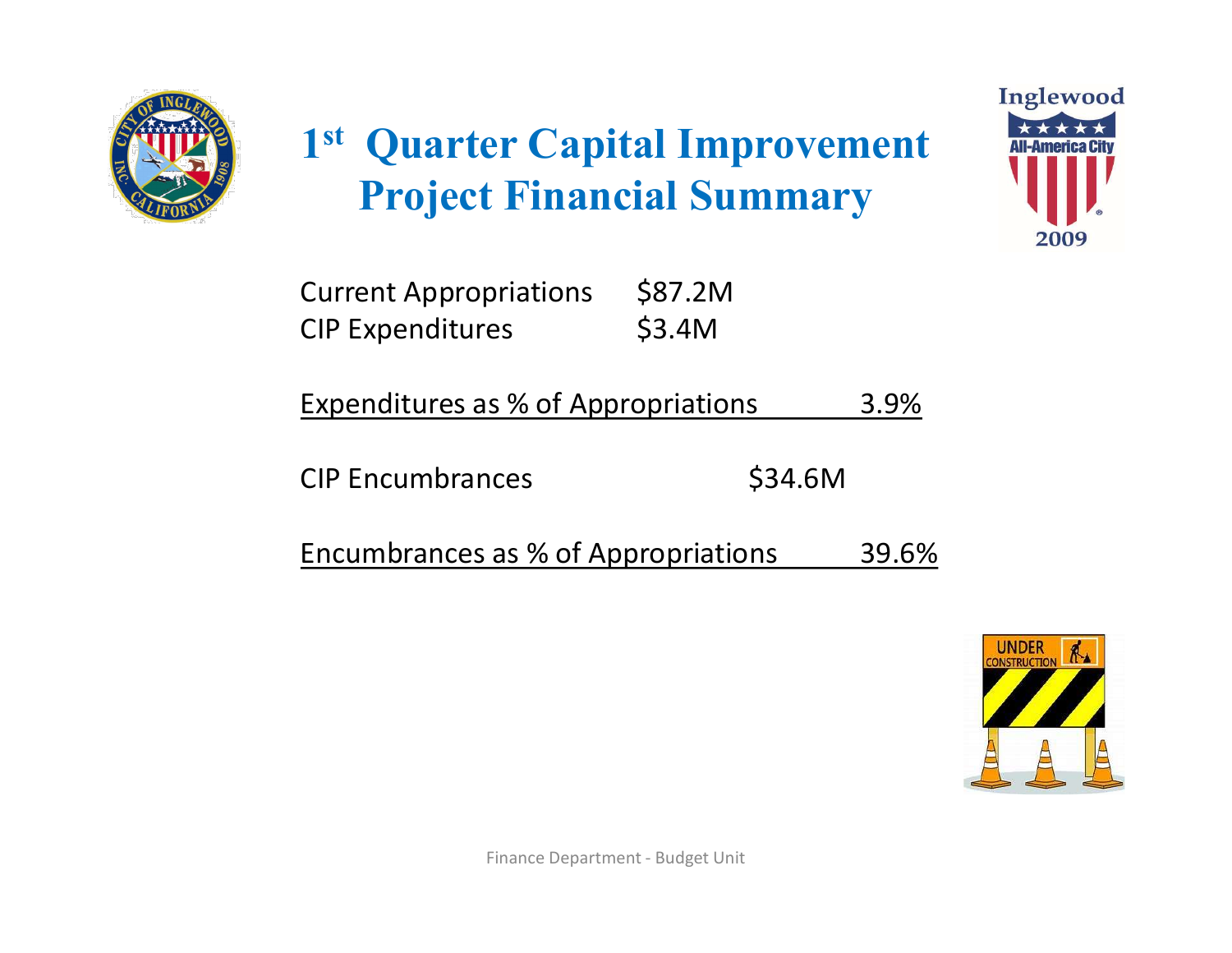

# 1st Quarter Capital Improvement Project Status by Category

| <b>1st Quarter Capital Improvement</b><br><b>Project Status by Category</b> |                        |             |
|-----------------------------------------------------------------------------|------------------------|-------------|
| FY 2021-22 First Quarter<br>Capital Improvement Projects Status by Category |                        |             |
|                                                                             | <b>Active Projects</b> |             |
|                                                                             | Projects in            | Projects in |
| <b>CIP Project Categories</b>                                               | Construction           | Design      |
| Facilities                                                                  | 6                      |             |
| Parks & Open Spaces                                                         |                        |             |
| <b>ADA</b> Construction                                                     |                        |             |
| Sidewalks & Walkways                                                        |                        |             |
| <b>Transit Stop Improvements</b>                                            | 3                      |             |
| <b>Streets and Roadways</b>                                                 | 11                     |             |
| Water System Improvements                                                   | 2                      |             |
| <b>Sewer System Improvements</b>                                            |                        |             |
| Street Lighting & Roadway                                                   | 3                      |             |
| <b>Public Safety</b>                                                        |                        |             |
| Totals                                                                      | 30                     | 5           |
|                                                                             |                        |             |